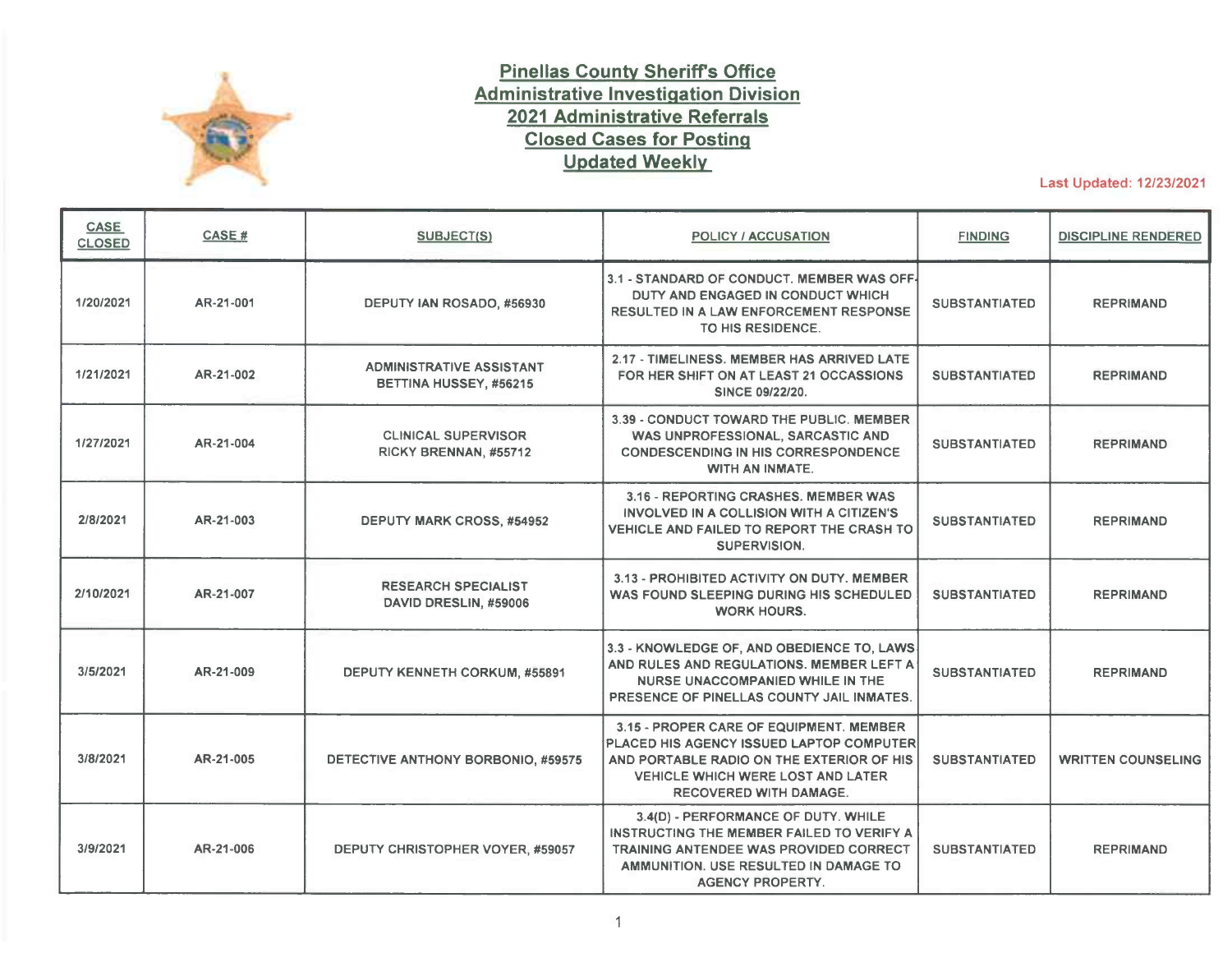| CASE<br><b>CLOSED</b> | CASE#     | SUBJECT(S)                                                            | POLICY / ACCUSATION                                                                                                                                        | <b>FINDING</b>       | <b>DISCIPLINE RENDERED</b> |
|-----------------------|-----------|-----------------------------------------------------------------------|------------------------------------------------------------------------------------------------------------------------------------------------------------|----------------------|----------------------------|
| 3/9/2021              | AR-21-008 | <b>CHILD PROTECTION INVESTIGATOR</b><br>NICOLE STANLEY, #60105        | 3.4(D) - PERFORMANCE OF DUTY. MEMBER<br><b>FAILED TO COMPLETE CASE RELATED</b><br><b>DOCUMENTATION WITHIN TIMEFRAMES</b><br><b>ESTABLISHED BY POLICY.</b>  | <b>SUBSTANTIATED</b> | <b>REPRIMAND</b>           |
| 3/12/2021             | AR-21-010 | <b>FAMILY SUPPORT SERVICES WORKER</b><br>DEANNA HOBSON, #60178        | 3.3 - KNOWLEDGE OF, AND OBEDIENCE TO, LAWS<br>AND RULES AND REGULATIONS. MEMBER<br>CONDUCTED AN UNAUTHORIZED COMPUTER<br>INQUIRY.                          | <b>SUBSTANTIATED</b> | <b>WRITTEN COUNSELING</b>  |
| 3/15/2021             | AR-21-016 | <b>CORPORAL GILBERTO PEREZ, #57156</b>                                | 3.3 - KNOWLEDGE OF, AND OBEDIENCE TO, LAWS<br>AND RULES AND REGULATIONS. MEMBER<br>ACCIDENTALLY DISCHARGED HIS ELECTRONIC<br><b>CONTROL WEAPON.</b>        | <b>SUBSTANTIATED</b> | <b>WRITTEN COUNSELING</b>  |
| 3/22/2021             | AR-21-015 | DEPUTY JOSEPH ROBINSON, #58520                                        | 2.17 - TIMELINESS. MEMBER HAS ARRIVED LATE<br>FOR HIS SHIFT ON SIX OCCASIONS SINCE 10/15/20                                                                | <b>SUBSTANTIATED</b> | <b>REPRIMAND</b>           |
| 3/25/2021             | AR-21-014 | DEPUTY JAMES WILHELM, #56466                                          | 3.3 - KNOWLEDGE OF, AND OBEDIENCE TO, LAWS<br>AND RULES AND REGULATIONS. MEMBER<br><b>ACCIDENTALLY DISCHARGED HIS ELECTRONIC</b><br><b>CONTROL WEAPON.</b> | <b>SUBSTANTIATED</b> | <b>WRITTEN COUNSELING</b>  |
| 3/26/2021             | AR-21-013 | <b>LICENSED PRACTICAL NURSE</b><br>JANIS MCKIEL, #59672               | 3.4(D) - PERFORMANCE OF DUTY. MEMBER<br><b>FAILED TO RESPOND TO AN INMATE MEDICAL</b><br><b>COMPLAINT REPORTED BY A DETENTION</b><br>DEPUTY.               | <b>SUBSTANTIATED</b> | <b>REPRIMAND</b>           |
| 3/29/2021             | AR-21-017 | <b>CORPORAL SHAWN BRINSON, #58505</b><br>DEPUTY EUGENE SNITKO, #58643 | 3.31(D) - FAILING TO SUBMIT PROPERLY WRITTEN<br><b>REPORTS. MEMBERS FAILED TO DOCUMENT</b><br>THEIR INVOLVEMENT IN AN INCIDENT WITH AN<br>INMATE.          | <b>SUBSTANTIATED</b> | <b>REPRIMAND</b>           |
| 3/31/2021             | AR-21-018 | DETECTIVE DENNIS CURTIN, #58373                                       | 3.15 - PROPER CARE OF EQUIPMENT. MEMBER<br><b>LOST HIS AGENCY ISSUED ELECTRONIC</b><br><b>CONTROL WEAPON.</b>                                              | <b>SUBSTANTIATED</b> | <b>WRITTEN COUNSELING</b>  |
| 4/1/2021              | AR-21-012 | <b>LICENSED PRACTICAL NURSE</b><br>REGINALD JOSEPH, #58131            | 3.4(D) - PERFORMANCE OF DUTY. MEMBER<br><b>FAILED TO FOLLOW ESTABLISHED PROCEDURES</b><br>WHILE ADDRESSING A PATIENT'S MEDICAL<br><b>COMPLAINT.</b>        | <b>SUBSTANTIATED</b> | <b>WRITTEN COUNSELING</b>  |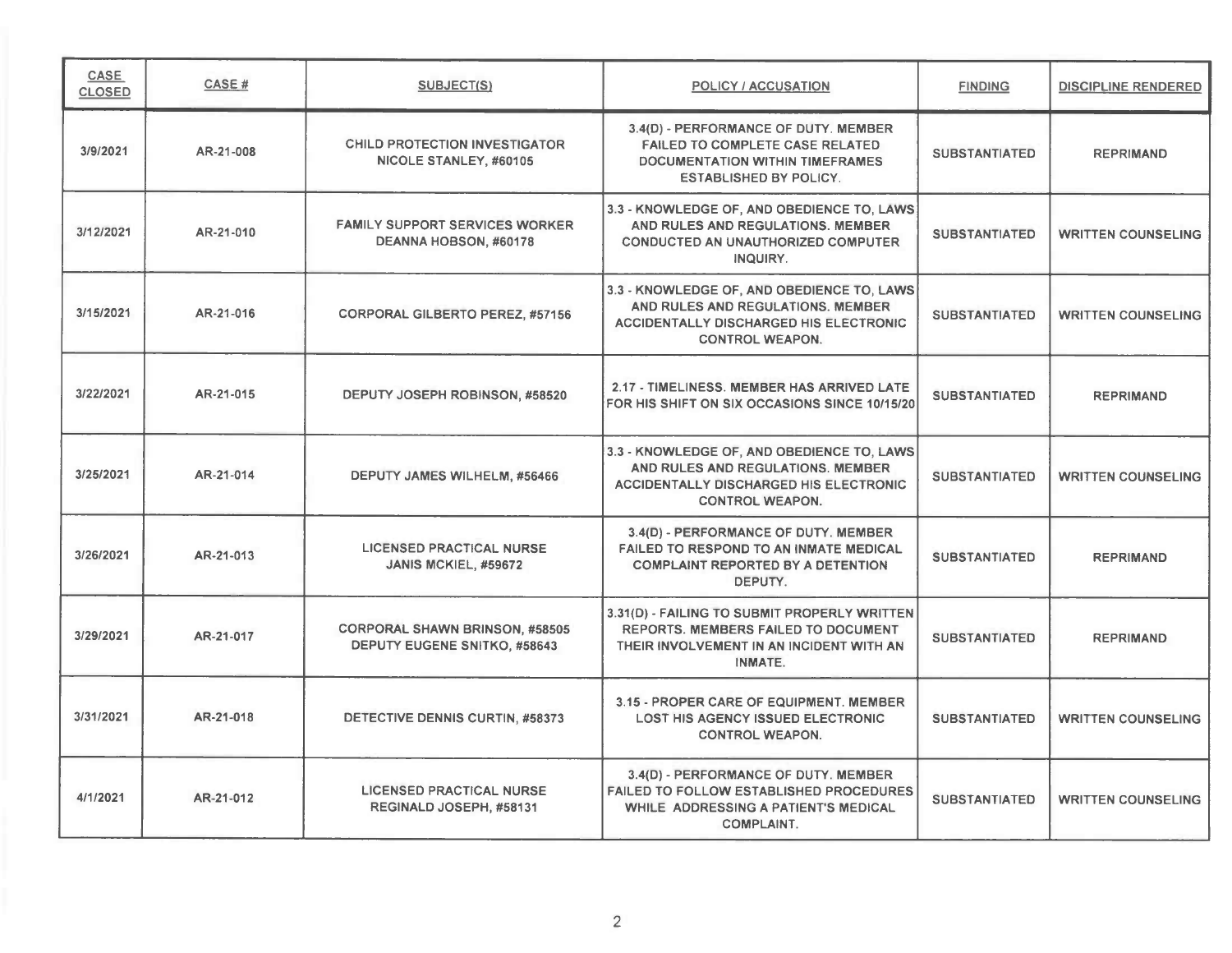| CASE<br><b>CLOSED</b> | CASE#     | SUBJECT(S)                                                                    | <b>POLICY / ACCUSATION</b>                                                                                                                                                                 | <b>FINDING</b>       | <b>DISCIPLINE RENDERED</b> |
|-----------------------|-----------|-------------------------------------------------------------------------------|--------------------------------------------------------------------------------------------------------------------------------------------------------------------------------------------|----------------------|----------------------------|
| 4/29/2021             | AR-21-023 | <b>CORPORAL THOMAS CASSIDY, #58636</b><br>DEPUTY HUNTER STOUT, #60156         | 3.4(D) - PERFORMANCE OF DUTY. MEMBERS DID<br>NOT AUTHOR A WRITTEN REPORT OR NOTIFY<br><b>CHAIN OF COMMAND OF INMATE FIGHT.</b>                                                             | <b>SUBSTANTIATED</b> | <b>REPRIMAND</b>           |
| 5/3/2021              | AR-21-019 | <b>LICENSED PRACTICAL NURSE</b><br>ALANNA SPINACI, #60378                     | 3.39 - CONDUCT TOWARD THE PUBLIC. MEMBER<br>ENGAGED IN A VERBAL ARGUMENT WITH AN<br>INMATE AND CALLED THE INMATE A PROFANE<br>NAME.                                                        | <b>SUBSTANTIATED</b> | <b>WRITTEN COUNSELING</b>  |
| 5/3/2021              | AR-21-022 | DEPUTY HERBERT PORRATA, #60304                                                | 3.3 - KNOWLEDGE OF, AND OBEDIENCE TO, LAWS<br>AND RULES AND REGULATIONS. MEMBER<br><b>ACCIDENTALLY DISCHARGED HIS ELECTRONIC</b><br><b>CONTROL WEAPON.</b>                                 | <b>SUBSTANTIATED</b> | <b>WRITTEN COUNSELING</b>  |
| 5/13/2021             | AR-21-011 | <b>LICENSED PRACTICAL NURSE</b><br>JANE DESANTO, #56255                       | 3.4(D) - PERFORMANCE OF DUTY. MEMBER<br>ALLOWED AN INMATE COMPLAINANING OF A<br><b>MEDICAL CONCERN TO REMAIN IN THEIR</b><br><b>CURRENT HOUSING.</b>                                       | <b>SUBSTANTIATED</b> | <b>WRITTEN COUNSELING</b>  |
| 5/14/2021             | AR-21-020 | SERGEANT JAMES ARNTZ, #55450                                                  | 3.31(F) - FAILURE TO PROPERLY SUPERVISE.<br>MEMBER FAILED TO PROPERLY SUPERVISE A<br>SUBORDINATE MEMBER WHO ENGAGED IN THE<br>PURSUIT OF A VEHICLE.                                        | <b>SUBSTANTIATED</b> | <b>REPRIMAND</b>           |
| 5/17/2021             | AR-21-025 | <b>DEPUTY CARLOS PURCHADES, #60154</b>                                        | 3.15 - PROPER CARE OF EQUIPMENT. MEMBER<br><b>FAILED TO SECURE HIS PERSONALLY OWNED</b><br>VEHICLE, RESULTING IN THE THEFT OF HIS<br><b>AGENCY CREDENTIALS.</b>                            | <b>SUBSTANTIATED</b> | <b>WRITTEN COUNSELING</b>  |
| 5/25/2021             | AR-21-021 | <b>DEPUTY JONATHAN MCMANIS, #56128</b>                                        | 3.1 - STANDARD OF CONDUCT. MEMBER MADE<br><b>INAPPROPRIATE COMMENTS WHILE ATTENDING</b><br><b>TRAINING.</b>                                                                                | <b>SUBSTANTIATED</b> | <b>REPRIMAND</b>           |
| 6/1/2021              | AR-21-028 | SERGEANT JAMES BRUECHNER, #54400                                              | 3.31(F) - FAILURE TO PROPERLY SUPERVISE.<br>MEMBER FAILED TO PROPERLY SUPERVISE A<br>SUBORDINATE MEMBER, WHICH RESULTED IN A<br><b>CRIMINAL INVESTIGATION BEING HANDLED</b><br>IMPROPERLY. | <b>SUBSTANTIATED</b> | <b>REPRIMAND</b>           |
| 6/2/2021              | AR-21-029 | <b>JUVENILE ELECTRONIC MONITORING</b><br><b>SPECIALIST PAUL HICKS, #56223</b> | 3.4(D) - PERFORMANCE OF DUTY. MEMBER WAS<br>SARCASTIC AND DEFIANT TOWARD AN<br>ASSISTANT STATE ATTORNEY DURING TRIAL<br><b>PREPARATIONS.</b>                                               | <b>SUBSTANTIATED</b> | <b>WRITTEN COUNSELING</b>  |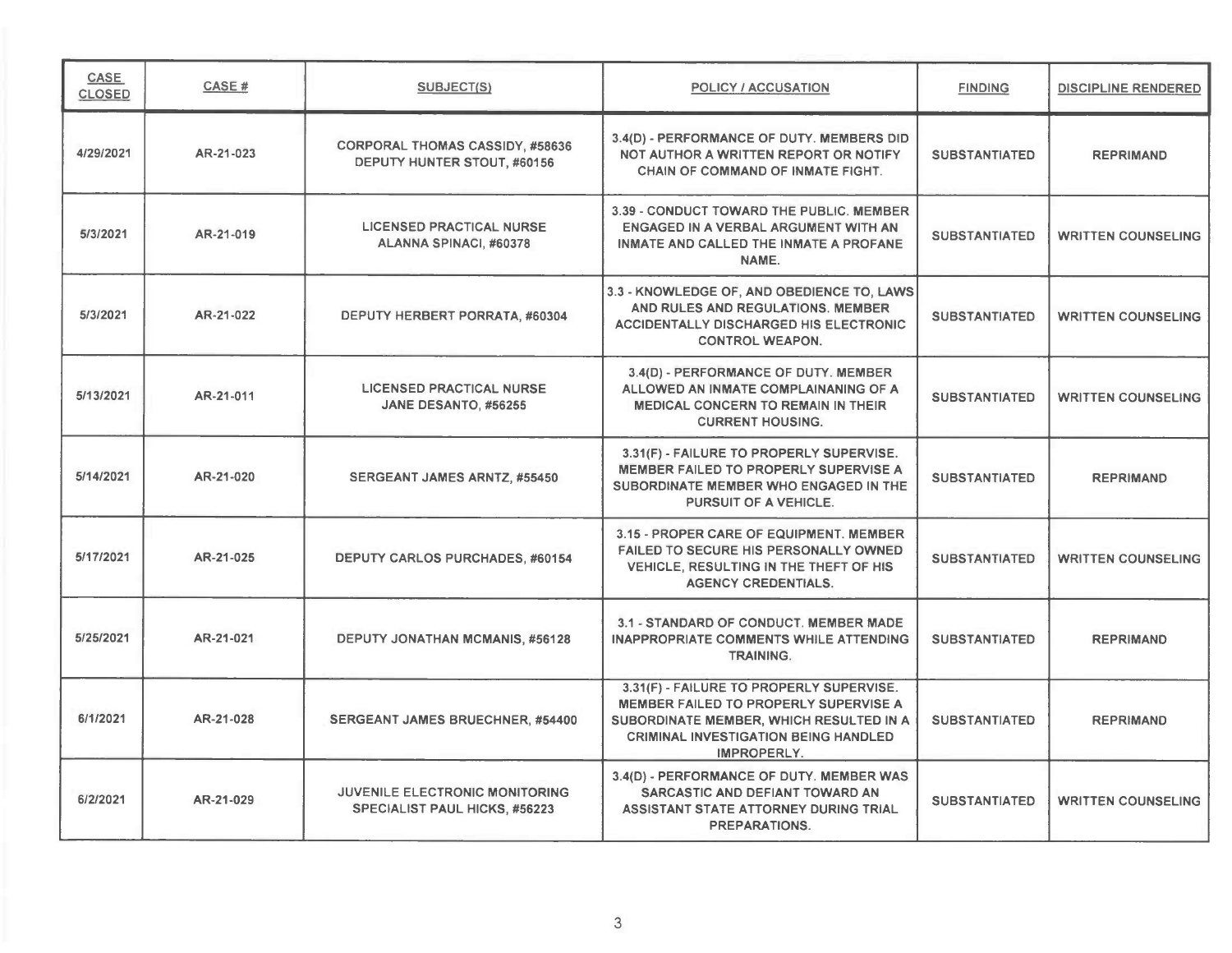| CASE<br><b>CLOSED</b> | CASE#     | SUBJECT(S)                                                                 | POLICY / ACCUSATION                                                                                                                                             | <b>FINDING</b>       | <b>DISCIPLINE RENDERED</b> |
|-----------------------|-----------|----------------------------------------------------------------------------|-----------------------------------------------------------------------------------------------------------------------------------------------------------------|----------------------|----------------------------|
| 6/2/2021              | AR-21-030 | <b>CORPORAL KEVIN FEY, #58326</b>                                          | 3.3 - KNOWLEDGE OF, AND OBEDIENCE TO, LAWS<br>AND RULES AND REGULATIONS. MEMBER<br>ACCIDENTALLY DISCHARGED HIS ELECTRONIC<br><b>CONTROL WEAPON.</b>             | <b>SUBSTANTIATED</b> | <b>WRITTEN COUNSELING</b>  |
| 6/4/2021              | AR-21-024 | <b>DEPUTY NICHOLAS VEGA, #59647</b>                                        | 3.15 - PROPER CARE OF EQUIPMENT. MEMBER<br>LEFT HIS AGENCY ISSUED RIFLE UNSECURED IN<br>THE PASSENGER COMPARTMENT OF HIS<br><b>VEHICLE, WHICH WAS UNLOCKED.</b> | <b>SUBSTANTIATED</b> | <b>REPRIMAND</b>           |
| 6/8/2021              | AR-21-027 | <b>PROBATION SUPERVISOR</b><br><b>DESIREE BRITT-ANDERSON, #57446</b>       | 3.4(D) - PERFORMANCE OF DUTY. MEMBER<br>FAILED TO TAKE FOLLOW-UP ACTION OR NOTIFY<br>HER SUPERVISION OF AN OVERSIGHT ERROR<br>DISCOVERED DURING A CASE AUDIT.   | <b>SUBSTANTIATED</b> | <b>REPRIMAND</b>           |
| 6/1/2021              | AR-21-026 | DEPUTY CLAY SAUNDERS, #55790                                               | 3.19 - CARE, CUSTODY, AND CONTROL OF<br>PROPERTY / EVIDENCE, MEMBER FAILED TO<br>PROPERLY SUBMIT EVIDENCE COLLECTED<br>DURING A VEHICLE BURGLARY INVESTIGATION. | <b>SUBSTANTIATED</b> | <b>WRITTEN COUNSELING</b>  |
| 6/21/2021             | AR-21-031 | DEPUTY BRIAN BEELER, #59216                                                | 3.15 - PROPER CARE OF EQUIPMENT. MEMBER<br><b>LOST HIS AGENCY CREDENTIALS AND BUILDING</b><br><b>ACCESS CARD.</b>                                               | <b>UNFOUNDED</b>     | <b>N/A</b>                 |
| 6/25/2021             | AR-21-033 | <b>DEPUTY CATHERINE FEDELE, #59038</b>                                     | 3.3 - KNOWLEDGE OF, AND OBEDIENCE TO, LAWS<br>AND RULES AND REGULATIONS. MEMBER<br><b>ACCIDENTALLY DISCHARGED HER ELECTRONIC</b><br><b>CONTROL WEAPON.</b>      | <b>SUBSTANTIATED</b> | <b>WRITTEN COUNSELING</b>  |
| 6/25/2021             | AR-21-036 | DEPUTY STEPHANIE MANN, #56187                                              | 3.39 - CONDUCT TOWARD THE PUBLIC. MEMBER<br>BEGAN AN UNWANTED, PERSONAL<br><b>CONVERSATION WITH AN INMATE.</b>                                                  | <b>SUBSTANTIATED</b> | <b>REPRIMAND</b>           |
| 6/29/2021             | AR-21-035 | <b>MEDICAL DIRECTOR KEVIN KYLE, #58893</b>                                 | 3.1 - STANDARD OF CONDUCT. MEMBER WAS<br><b>RUDE AND CONDESCENDING TOWARD AN</b><br><b>APPLICANT.</b>                                                           | <b>SUBSTANTIATED</b> | <b>REPRIMAND</b>           |
| 7/7/2021              | AR-21-032 | <b>INMATE RECORDS SPECIALIST III</b><br><b>MARLIN RIVERA-PEREZ, #59262</b> | 3.4(D) - PERFORMANCE OF DUTY. MEMBER<br><b>FAILED TO VERIFY A COURT ORDERED</b><br><b>CUSTODIAN WAS PRESENT PRIOR TO THE</b><br><b>RELEASE OF AN INMATE.</b>    | <b>SUBSTANTIATED</b> | <b>REPRIMAND</b>           |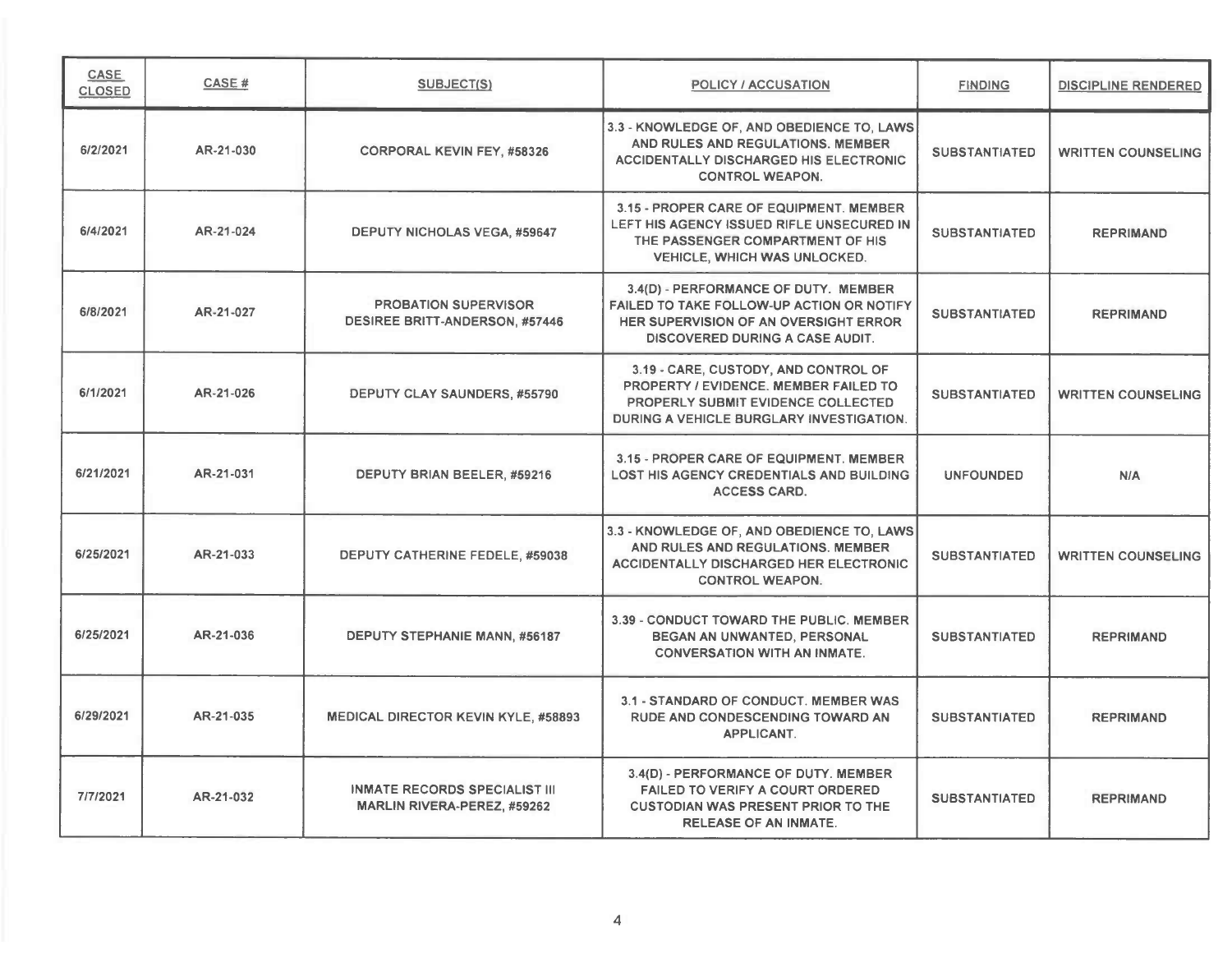| <b>CASE</b><br><b>CLOSED</b> | CASE#     | <b>SUBJECT(S)</b>                                                                                                                                  | <b>POLICY / ACCUSATION</b>                                                                                                                                                                                                                     | <b>FINDING</b>       | DISCIPLINE RENDERED       |
|------------------------------|-----------|----------------------------------------------------------------------------------------------------------------------------------------------------|------------------------------------------------------------------------------------------------------------------------------------------------------------------------------------------------------------------------------------------------|----------------------|---------------------------|
| 7/12/2021                    | AR-21-034 | LIEUTENANT THOMAS MONTGOMERY, #54581<br>LIEUTENANT WILLIAM BYRD, #54118<br>SERGEANT CHAD MCINTYRE, #56081<br><b>SERGEANT LONNIE REDMON, #56592</b> | 3.31(F) - FAILURE TO PROPERLY SUPERVISE.<br><b>MEMBERS TOOK NO SUPERVISORY ACTION TO</b><br>TERMINATE AN UNAUTHORIZED PURSUIT.                                                                                                                 | <b>SUBSTANTIATED</b> | <b>REPRIMAND X4</b>       |
| 8/2/2021                     | AR-21-038 | <b>CORPORAL SCOTT COLLINS, #55688</b>                                                                                                              | 3.4(D) - PERFORMANCE OF DUTY. MEMBER<br>ALLOWED A HANDCUFFED JUVENILE TO<br>TEMPORARILY ESCAPE FROM HIS CUSTODY.                                                                                                                               | <b>SUBSTANTIATED</b> | <b>REPRIMAND</b>          |
| 8/9/2021                     | AR-21-037 | <b>INMATE RECORDS SPECIALIST III</b><br><b>KAREN KUNZ, #57593</b>                                                                                  | 3.4(D) - PERFORMANCE OF DUTY. MEMBER<br><b>FAILED TO TAKE ACTION ON A TELETYPE</b><br>RELEASING AN OUT OF STATE HOLD ON AN<br>INMATE. THE ERROR RESULTED IN A NINE AND A<br>HALF HOUR OVERSTAY.                                                | <b>SUBSTANTIATED</b> | <b>REPRIMAND</b>          |
| 8/9/2021                     | AR-21-040 | <b>INMATE RECORDS SPECIALIST III</b><br>EDITH PATRICK, #58099                                                                                      | 3.4(D) - PERFORMANCE OF DUTY. MEMBER<br>INACCURATELY COMPLETED THE BOOKING<br><b>VERIFICATION PROCESS ON AN INMATE WHICH</b><br><b>RESULTED IN AN ERRONEOUS RELEASE.</b>                                                                       | <b>SUBSTANTIATED</b> | <b>WRITTEN COUNSELING</b> |
| 8/9/2021                     | AR-21-045 | DEPUTY JACK SKIPPER, #59173                                                                                                                        | 3.3 - KNOWLEDGE OF, AND OBEDIENCE TO, LAWS<br>AND RULES AND REGULATIONS. MEMBER<br><b>ACCIDENTALLY DISCHARGED HIS ELECTRONIC</b><br><b>CONTROL WEAPON.</b>                                                                                     | <b>SUBSTANTIATED</b> | <b>WRITTEN COUNSELING</b> |
| 8/10/2021                    | AR-21-041 | <b>INMATE RECORDS SPECIALIST III</b><br><b>ANTOINETTE GUGLIOTA, #54151</b>                                                                         | 3.4(D) - PERFORMANCE OF DUTY. MEMBER<br>FAILED TO RECOGNIZE AN INMATE HAD AN<br>ACTIVE PROBABLE CAUSE AFFIDAVIT FOR THEIR<br>ARREST, WHICH RESULTED IN AN ERRONEOUS<br><b>RELEASE.</b>                                                         | <b>SUBSTANTIATED</b> | <b>REPRIMAND</b>          |
| 8/10/2021                    | AR-21-044 | <b>CLINICAL SUPERVISOR</b><br><b>VALERIE PHILLIPS, #58451</b>                                                                                      | 3.4(A) - PERFORMANCE OF DUTY. MEMBER<br><b>REFUSED TO ASSIST DETENTION AND</b><br><b>CORRECTIONS STAFF WITH THE BATHING OF AN</b><br><b>INMATE.</b>                                                                                            | <b>SUBSTANTIATED</b> | <b>REPRIMAND</b>          |
| 8/12/2021                    | AR-21-042 | SERGEANT JOHN WAUGH, #55220                                                                                                                        | 3.4(D) - PERFORMANCE OF DUTY. MEMBER<br><b>IMPROPERLY DIRECTED A SUBORDINATE TO</b><br>REFER CRIMINAL CHARGES TO THE STATE<br>ATTORNEY'S OFFICE IN LIEU OF A PHYSICAL<br>ARREST, AFTER PROBABLE CAUSE HAD BEEN<br>DEVELOPED FOR CHILD NEGLECT. | <b>SUBSTANTIATED</b> | <b>REPRIMAND</b>          |
| 8/27/2021                    | AR-21-047 | DEPUTY LEVI BLAKE, #59881                                                                                                                          | 3.4(D) - PERFORMANCE OF DUTY. MEMBER<br>FAILED TO APPEAR FOR A VIDEO DEPOSITION<br>FOR WHICH HE WAS SUBPOENAED TO ATTEND.<br><b>ADDITIONALLY, MEMBER AUTHORED SIX</b><br><b>REPORTS WHICH CONTAINED CRITICAL ERRORS.</b>                       | <b>SUBSTANTIATED</b> | <b>WRITTEN COUNSELING</b> |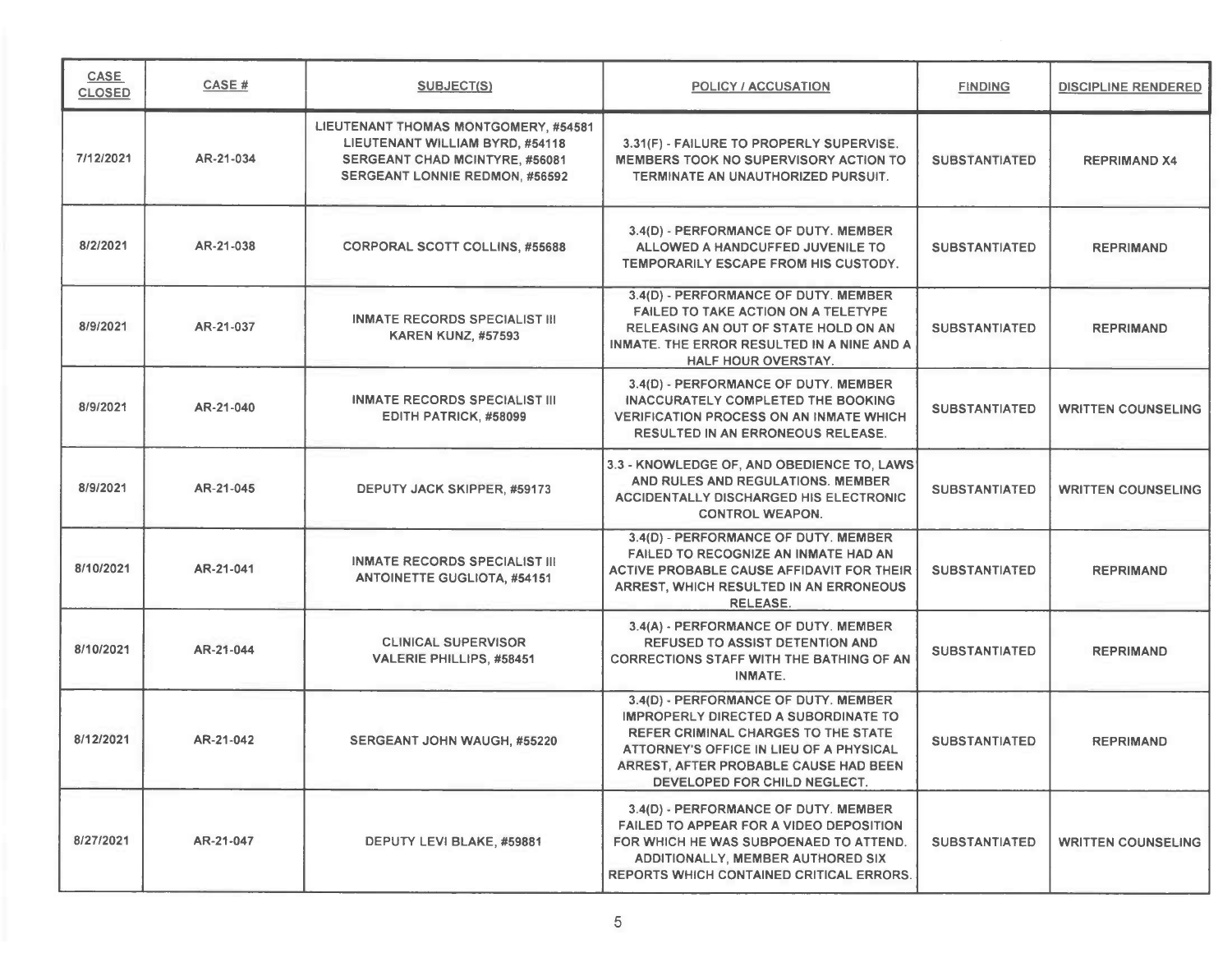| <b>CASE</b><br><b>CLOSED</b> | CASE#     | SUBJECT(S)                                                                 | POLICY / ACCUSATION                                                                                                                                                                                                                 | <b>FINDING</b>       | <b>DISCIPLINE RENDERED</b> |
|------------------------------|-----------|----------------------------------------------------------------------------|-------------------------------------------------------------------------------------------------------------------------------------------------------------------------------------------------------------------------------------|----------------------|----------------------------|
| 8/27/2021                    | AR-21-043 | LIEUTENANT RYAN BUCKLEY, #54125                                            | 3.4(D) - PERFORMANCE OF DUTY. MEMBER<br><b>FAILED TO ADEQUATELY STAFF HIS SHIFT</b><br><b>DURING A HOLIDAY WEEKEND.</b>                                                                                                             | <b>SUBSTANTIATED</b> | <b>REPRIMAND</b>           |
| 9/10/2021                    | AR-21-039 | SERGEANT AARON BELCHER, #57109                                             | 3.15 - PROPER CARE OF EQUIPMENT. MEMBER'S<br>AGENCY CREDENTIALS WERE EITHER LOST OR<br>STOLEN.                                                                                                                                      | <b>SUBSTANTIATED</b> | <b>WRITTEN COUNSELING</b>  |
| 9/13/2021                    | AR-21-048 | <b>FORENSIC SCIENCE SPECIALIST</b><br>LINDA SCIRE, #52760                  | 3.19 - CARE, CUSTODY, AND CONTROL OF<br>PROPERTY / EVIDENCE. MEMBER LOST AN ITEM<br>OF EVIDENCE WHICH WAS PART OF A CRIMINAL<br><b>INVESTIGATION.</b>                                                                               | <b>SUBSTANTIATED</b> | <b>WRITTEN COUNSELING</b>  |
| 10/4/2021                    | AR-21-049 | DEPUTY JASON ELLIS, #57430                                                 | 3.4(D) - PERFORMANCE OF DUTY. MEMBER<br><b>FAILED TO USE APPROPRIATE OFFICER SAFETY</b><br><b>TACTICS WHEN DEALING WITH AN AGGRESSIVE</b><br>AND UNCOOPERATIVE SUSPECT.                                                             | <b>SUBSTANTIATED</b> | <b>WRITTEN COUNSELING</b>  |
| 10/4/2021                    | AR-21-050 | DEPUTY JONATHAN JOYNER, #56971                                             | 3.32 - ABUSE OF SICK TIME. MEMBER CALLED<br>OUT SICK AFTER A REQUEST TO UTILIZE<br><b>VACATION TIME WAS DENIED.</b>                                                                                                                 | <b>SUBSTANTIATED</b> | <b>REPRIMAND</b>           |
| 10/19/2021                   | AR-21-053 | <b>INMATE RECORDS SPECIALIST III</b><br><b>MARLIN RIVERA-PEREZ, #59262</b> | 3.32 - ABUSE OF SICK TIME, MEMBER CALLED<br>OUT SICK AND LATER ADMITTED HER ABSENCE<br>WAS NOT DUE TO AN ILLNESS.                                                                                                                   | <b>SUBSTANTIATED</b> | <b>REPRIMAND</b>           |
| 10/21/2021                   | AR-21-052 | DEPUTY KEVIN PHILLIPS, #55835                                              | 3.4(D) - PERFORMANCE OF DUTY. WHILE<br>WORKING IN THE PINELLAS COUNTY JAIL,<br><b>MEMBER LEFT AN ACCESS CONTROL PANEL</b><br>DOOR OPEN AND UNATTENDED WITH THE KEY<br>INSERTED, WHILE INMATE WORKERS WERE<br>PRESENT AND UNSECURED. | <b>SUBSTANTIATED</b> | <b>REPRIMAND</b>           |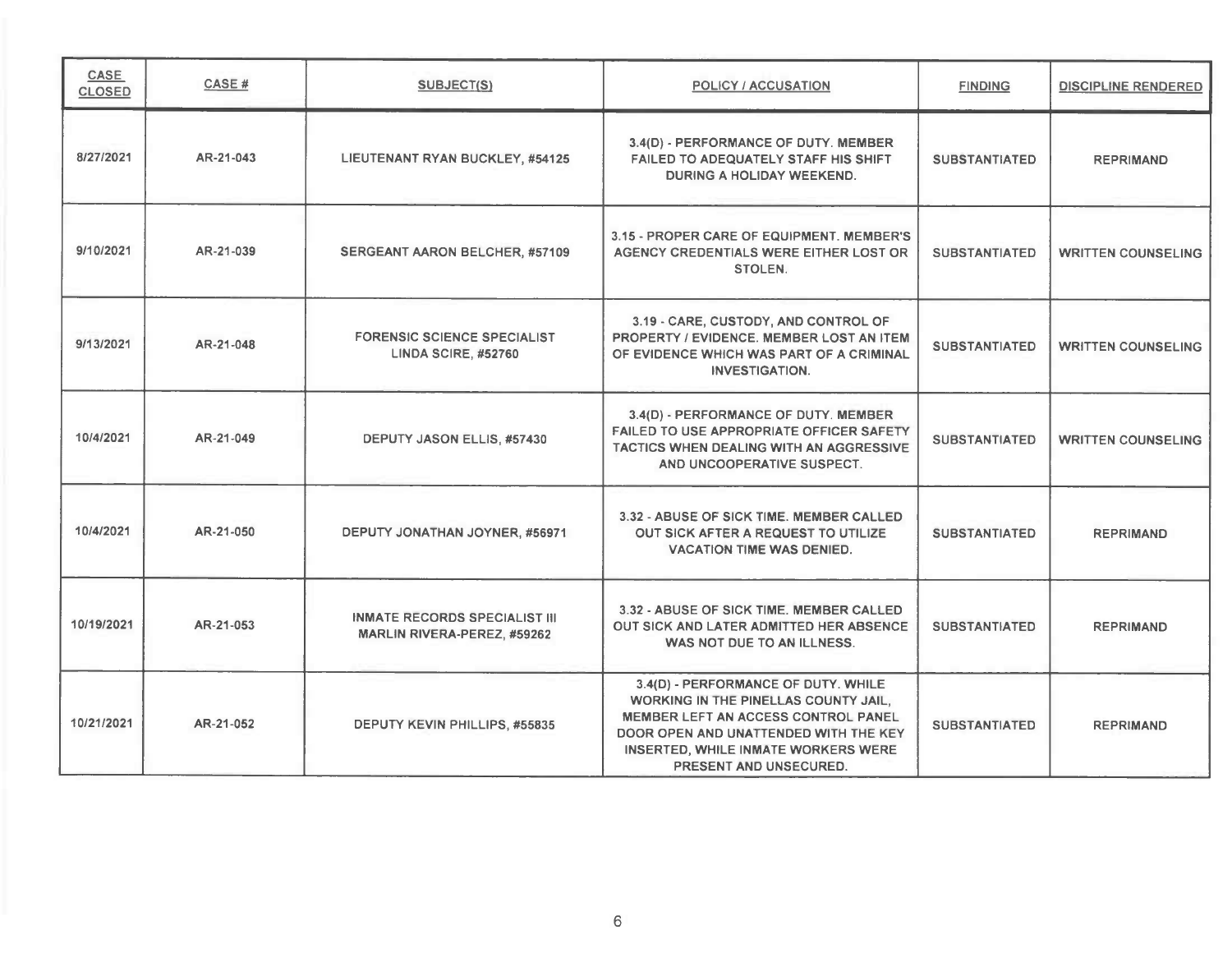| CASE<br><b>CLOSED</b> | CASE #    | <b>SUBJECT(S)</b>                                                    | <b>POLICY / ACCUSATION</b>                                                                                                                                                                                                                                                                            | <b>FINDING</b>       | <b>DISCIPLINE RENDERED</b>                  |
|-----------------------|-----------|----------------------------------------------------------------------|-------------------------------------------------------------------------------------------------------------------------------------------------------------------------------------------------------------------------------------------------------------------------------------------------------|----------------------|---------------------------------------------|
| 10/22/2021            | AR-21-054 | <b>DEPUTY NICHOLAS ARLINGTON, #59576</b><br>DEPUTY REID BACK, #59428 | 3.4(D) - PERFORMANCE OF DUTY. MEMBERS<br>FAILED TO CONDUCT A PROPER AND THOROUGH<br><b>INVESTIGATION CONCERNING A STOLEN GOLF</b><br>CART, WHERE SUSPECTS WERE STILL ON<br><b>SCENE. MEMBERS FAILED TO DETAIN AND</b><br><b>IDENTIFY THE SUSPECTS.</b>                                                | <b>SUBSTANTIATED</b> | <b>WRITTEN COUNSELING</b><br>X <sub>2</sub> |
| 10/28/2021            | AR-21-051 | DEPUTY ASHLEY CHILTON, #58178                                        | 3.15 - PROPER CARE OF EQUIPMENT. MEMBER'S<br><b>AGENCY CREDENTIALS WERE STOLEN FROM HER</b><br>UNLOCKED PERSONAL VEHICLE.                                                                                                                                                                             | <b>SUBSTANTIATED</b> | <b>WRITTEN COUNSELING</b>                   |
| 11/1/2021             | AR-21-057 | <b>DEPUTY MICHAEL KRLIN, #58068</b><br>DEPUTY RYAN SKALKO, #58679    | 3.4(D) - PERFORMANCE OF DUTY. MEMBERS<br>ALLOWED A SUSPECT TO CONTROL AN<br><b>INVESTIGATION AND FAILED TO TAKE</b><br>APPROPRIATE ACTION. THIS RESULTED IN THE<br><b>SUSPECT ENTERING HIS BACKPACK SEVERAL</b><br>TIMES WHICH WAS LATER DISCOVERED TO<br><b>CONTAIN ILLEGAL DRUGS AND A FIREARM.</b> | <b>SUBSTANTIATED</b> | <b>WRITTEN COUNSELING</b><br>X <sub>2</sub> |
| 11/12/2021            | AR-21-056 | DEPUTY MELISSA SCHMIDT, #59524                                       | 3.40 - ASSOCIATING WITH MARRIED MEMBERS.<br><b>MEMBER ENGAGED IN AN INTIMATE</b><br>RELATIONSHIP WITH A MARRIED MEMBER.                                                                                                                                                                               | <b>SUBSTANTIATED</b> | <b>REPRIMAND</b>                            |
| 11/9/2021             | AR-21-058 | <b>SERGEANT EUGENE PANICCIA III, #56399</b>                          | 3.4(D) - PERFORMANCE OF DUTY. OVER SEVERAL<br>INCIDENTS, MEMBER HAS DEMONSTRATED<br>DEFICIENCIES IN LEADERSHIP, DECISION<br>MAKING, CONFIDENCE AND ACCOUNTABILITY AS<br><b>REQUIRED FOR THE EFFECTIVE SUPERVISION OF</b><br>HIS SQUAD.                                                                | <b>SUBSTANTIATED</b> | <b>WRITTEN COUNSELING</b>                   |
| 11/15/2021            | AR-21-060 | SERGEANT DAVID SIVIK, #57517                                         | <b>3.5 - CONDUCT TOWARD SUPERIOR AND</b><br>SUBORDINATE OFFICERS AND ASSOCIATES.<br><b>MEMBER ENGAGED IN UNPROFESSIONAL</b><br><b>CONDUCT TOWARD A FEMALE MEMBER, WHICH</b><br>THE MEMBER PERCEIVED AS INAPROPRIATE.                                                                                  | <b>SUBSTANTIATED</b> | <b>REPRIMAND</b>                            |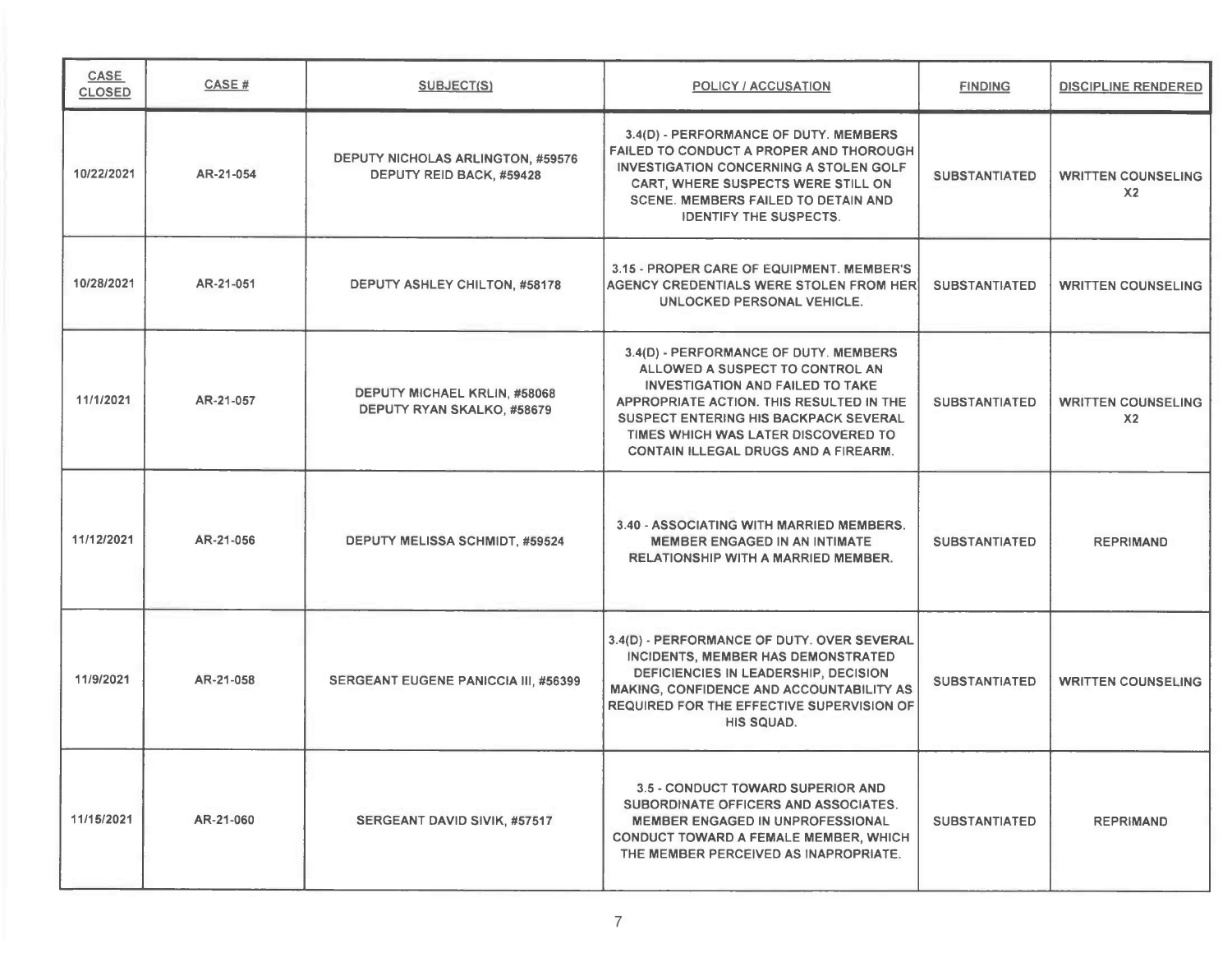| CASE<br><b>CLOSED</b> | CASE#     | <b>SUBJECT(S)</b>                                                  | POLICY / ACCUSATION                                                                                                                                                                                                                                                                                                                                                        | <b>FINDING</b>       | DISCIPLINE RENDERED       |
|-----------------------|-----------|--------------------------------------------------------------------|----------------------------------------------------------------------------------------------------------------------------------------------------------------------------------------------------------------------------------------------------------------------------------------------------------------------------------------------------------------------------|----------------------|---------------------------|
| 11/17/2021            | AR-21-059 | DEPUTY CONNOR BRENNAN, #60492                                      | 3.15 - PROPER CARE OF EQUIPMENT. WHILE<br><b>TRANSFERRING HIS EQUIPMENT TO HIS FIELD</b><br>TRAINING OFFICER'S VEHICLE, MEMBER LEFT HIS<br>AR-15 RIFLE, MAGAZINES, AMMUNITION AND<br>OPTIC IN THE PARKING LOT OF THE PROPERTY<br>AND EVIDENCE DIVISION. MEMBER REALIZED THE<br>ERROR ONE AND A HALF HOURS LATER AND ALL<br><b>ITEMS WERE RECOVERED.</b>                    | <b>SUBSTANTIATED</b> | <b>REPRIMAND</b>          |
| 11/18/2021            | AR-21-055 | <b>CASE ASSIGNMENT TECHNICIAN</b><br><b>LESLIE JOHNSON, #58822</b> | 3.4(D) - PERFORMANCE OF DUTY. MEMBER HAS<br><b>EXHIBITED NUMEROUS DEFICIENCIES IN THE</b><br>PERFORMANCE OF HER DUTIES.                                                                                                                                                                                                                                                    | <b>SUBSTANTIATED</b> | <b>REPRIMAND</b>          |
| 11/19/2021            | AR-21-061 | DEPUTY JEFFREY CELEMENT, #54573                                    | <b>3.5 - CONDUCT TOWARD SUPERIOR AND</b><br>SUBORDINATE OFFICERS AND ASSOCIATES.<br>MEMBER RESPONDED TO A DOMESTIC VIOLENCE<br>CALL FOR SERVICE AFTER RECEIVING A PHONE<br>CALL FROM ONE OF THE PARTIES INVOLVED.<br>WHO WAS A PERSONAL FRIEND. MEMBER LATER<br>REFUSED TO LEAVE THE LOCATION AFTER BEING<br>DIRECTED TO DO SO BY THE FIRST SUPERVISOR<br><b>ON SCENE.</b> | <b>SUBSTANTIATED</b> | <b>REPRIMAND</b>          |
| 11/19/2021            | AR-21-063 | DEPUTY BRADLEY BYERS, #53784                                       | 3.3 - KNOWLEDGE OF, AND OBEDIENCE TO, LAWS<br>AND RULES AND REGULATIONS. WHILE AT THE<br>K9 COMPOUND, MEMBER FAILED TO MAINTAIN<br>CONTROL OF HIS K9 PARTNER WHILE OFF LEAD.<br>WHICH LED TO THE K9 ROAMING ONTO THE<br>FIRING LINE OF THE AGENCY RANGE AND BITING<br>AN AGENCY MEMBER ON THE WRIST.                                                                       | <b>SUBSTANTIATED</b> | <b>WRITTEN COUNSELING</b> |
| 11/30/2021            | AR-21-062 | DEPUTY FRANCISCO ZAPATA - ROLON, #60324                            | 3.4(D) - PERFORMANCE OF DUTY. MEMBER<br><b>FAILED TO INVESTIGATE AND THOROUGHLY</b><br>DOCUMENT A CALL FOR SERVICE RELATED TO A<br>DOMESTIC BATTERY. MEMBER LATER FAILED TO<br><b>CONDUCT FOLLOW-UP AS DIRECTED BY HIS</b><br>SUPERVISION.                                                                                                                                 | <b>SUBSTANTIATED</b> | <b>REPRIMAND</b>          |